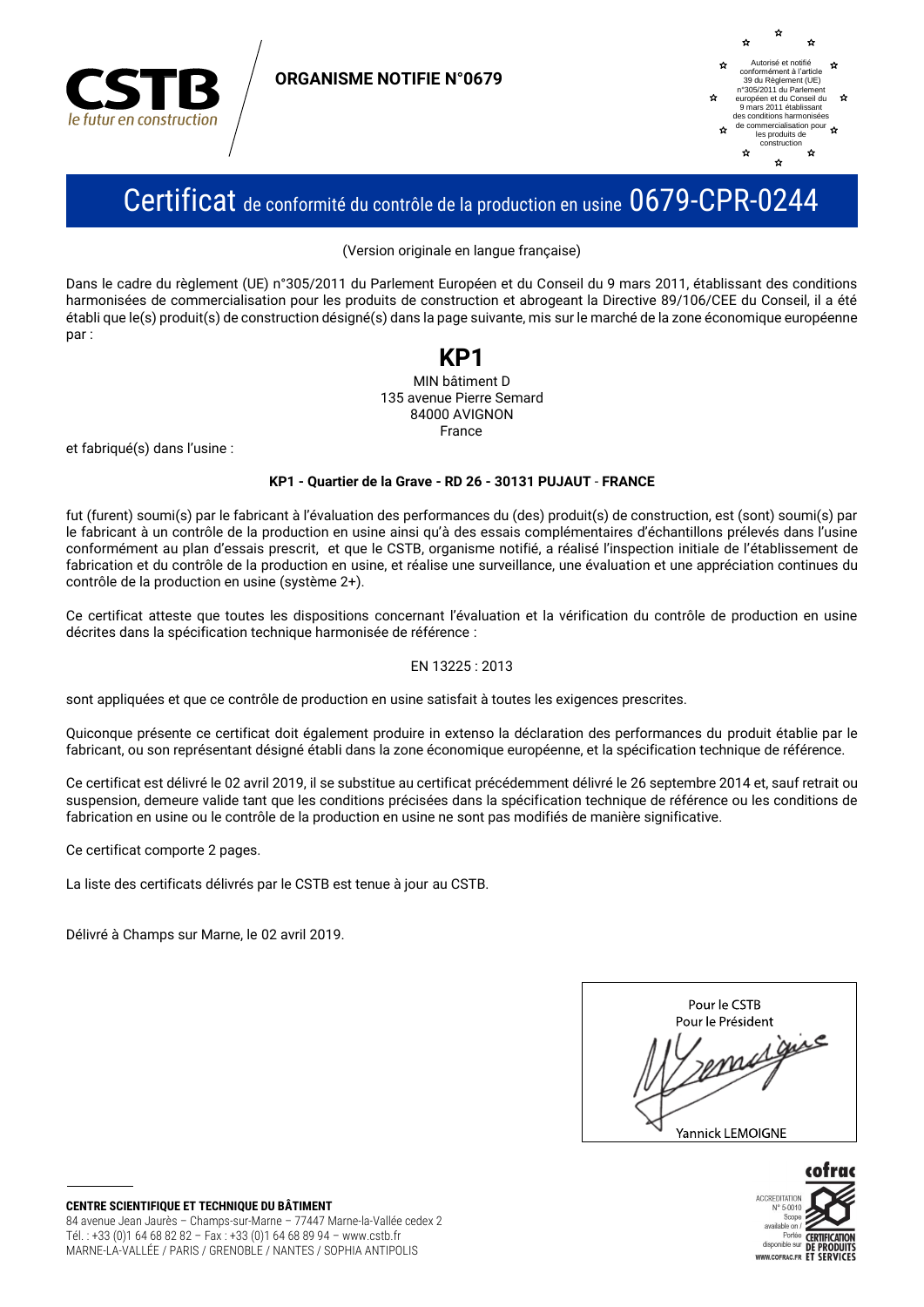

**ORGANISME NOTIFIE N°0679** 



Certificat de conformité du contrôle de la production en usine 0679-CPR-0244

### ÉLÉMENTS DE STRUCTURE LINÉAIRES \*

Catégorie d'utilisation :

\* La liste des éléments figure dans les documents d'accompagnement des fournitures établis par le fabricant (catalogue, plan de calpinage, note de calcul...). Elle est surveillée par le CSTB lors des audits de suivi.

CENTRE SCIENTIFIQUE ET TECHNIQUE DU BÂTIMENT 84 avenue Jean Jaurès - Champs-sur-Marne - 77447 Marne-la-Vallée cedex 2 Tél.: +33 (0)1 64 68 82 82 - Fax: +33 (0)1 64 68 89 94 - www.cstb.fr MARNE-LA-VALLÉE / PARIS / GRENOBLE / NANTES / SOPHIA ANTIPOLIS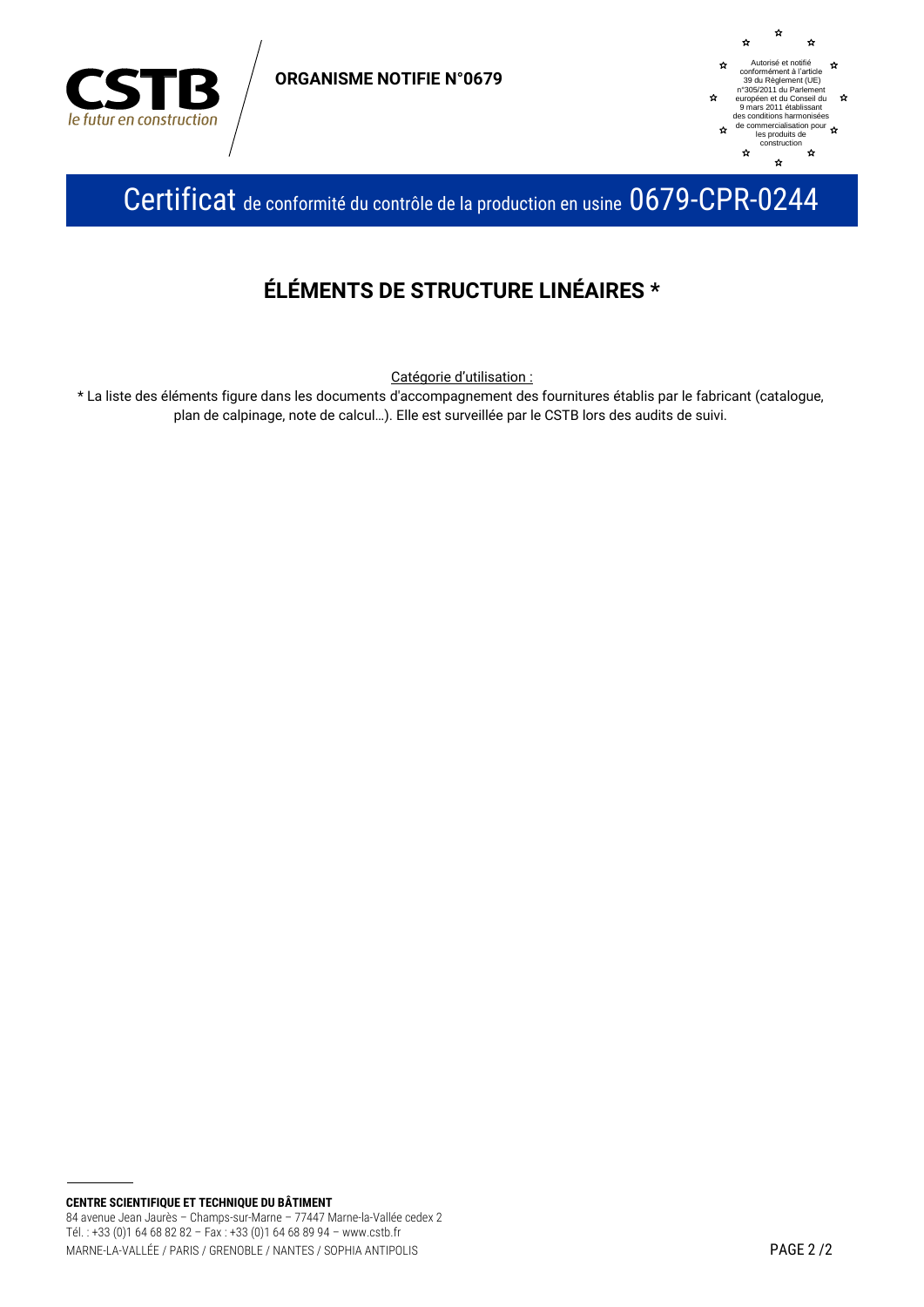

**NOTIFIED BODY N°0679**



# Certificate of conformity of the factory production control 0679-CPR-0244

(English translation, the original version is in French)

In compliance with the Regulation (EU) No 305/2011 of the European Parliament and of the Council of 9 March 2011 laying down harmonised conditions for the marketing of construction products and repealing Council Directive 89/106/EEC, it has been stated that the construction products indicated in the following page, placed on the European economic area market by:

### **KP1** MIN bâtiment D 135 avenue Pierre Semard 84000 AVIGNON FRANCE

and produced in the factory:

### **KP1 - Quartier de la Grave - RD 26 - 30131 PUJAUT - FRANCE**

was (were) submitted by the manufacturer to the assessment of the performance of the construction product(s), is (are) submitted by the manufacturer to a factory production control and to the further testing of samples taken at the factory in accordance with a prescribed test plan, and that the notified body – CSTB – has performed the initial inspection of the manufacturing plant and of the factory production control and performs the continuing surveillance, assessment and evaluation of the factory production control (system 2+).

This certificate attests to that all provisions concerning the assessment and evaluation of factory production control described in the harmonized reference technical specification:

### EN 13225 : 2013

are applied and that this factory production control fulfills all the prescribed requirements.

This certificate can only be used in conjunction with the declaration of performance of the product written by the manufacturer or his authorised representative established in the European economic area and with the technical specification in reference.

This certificate is issued on 02 April 2019, it replaces the certificate previously delivered on 26 September 2014 and, except for withdrawal or suspension, remains valid as long as the conditions laid down in the corresponding technical specification in reference or the manufacturing conditions in the factory or the factory production control itself are not modified significantly.

This certificat comprises 2 pages.

The list of certificates issued by CSTB is kept up-to-date by the CSTB.

Issued in Champs sur Marne, on 02 April 2019

| For CSTB                   |
|----------------------------|
| On behalf of the President |
| $\cdot$ e                  |
| Yannick LEMOIGNE           |



**CENTRE SCIENTIFIQUE ET TECHNIQUE DU BÂTIMENT** 84 avenue Jean Jaurès – Champs-sur-Marne – 77447 Marne-la-Vallée cedex 2 Tél. : +33 (0)1 64 68 82 82 – Fax : +33 (0)1 64 68 89 94 – www.cstb.fr MARNE-LA-VALLÉE / PARIS / GRENOBLE / NANTES / SOPHIA ANTIPOLIS